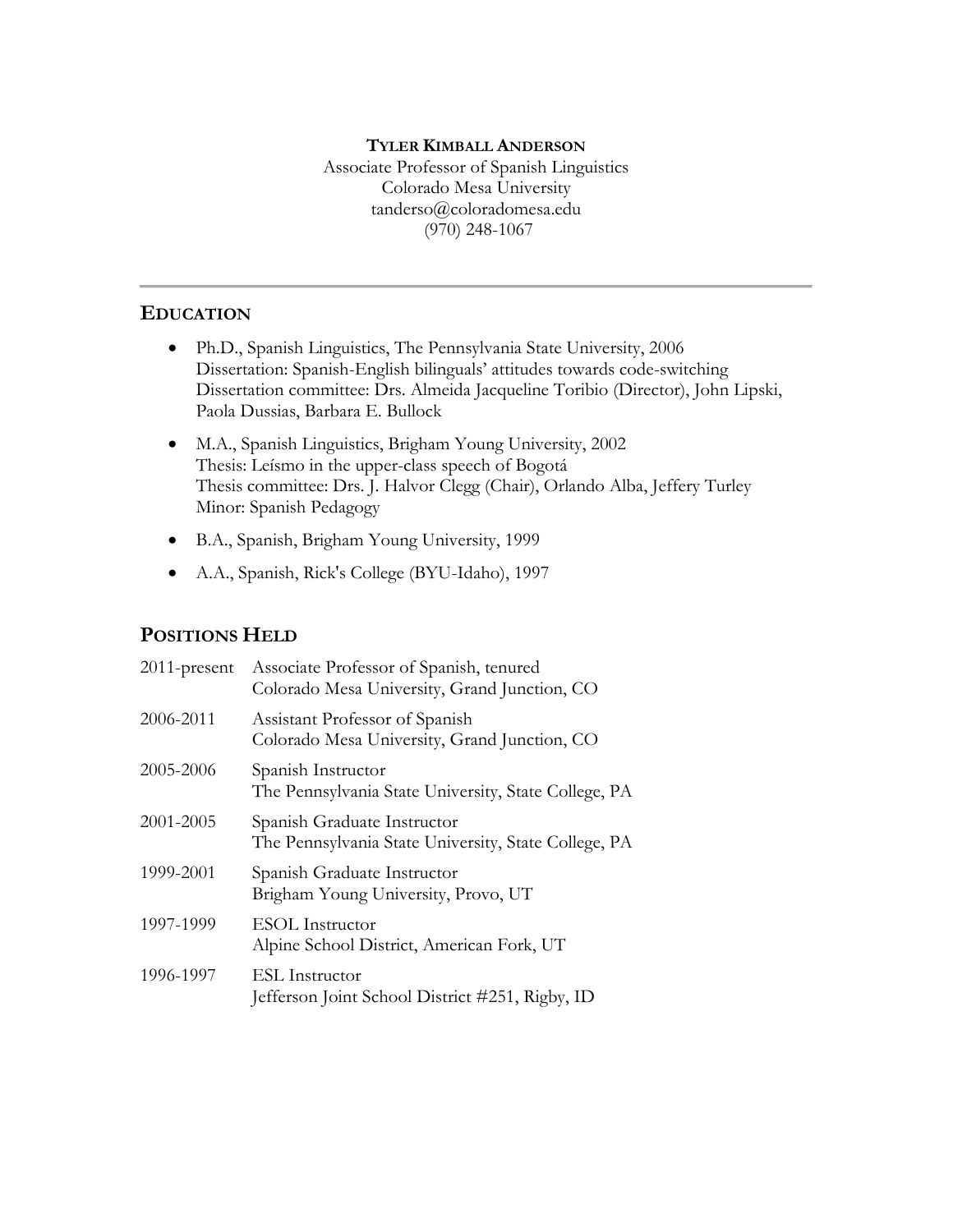# **RESEARCH**

#### **Publications**

- Anderson, Tyler K. & Benjamin J. Souza (2012). English-Spanish bilinguals' attitudes toward L2 pronunciation: Do they identify with native Spanish speakers? In John Levis and Kimberly LeVelle (Eds.), *Proceedings of the 3rd annual Pronunciation in Second Language Learning and Teaching conference* (pp. 27-38). Ames, Iowa: TESL/Applied Linguistics, Iowa State University.
- Anderson, Tyler (2010). Attitudes toward Spanish language variation among Latinas living in western Colorado. In Susana Rivera-Mills and Daniel Villa (Eds.), *Spanish of the Southwest: A Language in Transition* (pp. 291-317). Madrid: Editorial Iberoamericana/Vervuert.
- Anderson, Tyler & Almeida Jacqueline Toribio (2007). Attitudes towards lexical borrowing and intra-sentential code-switching among Spanish-English bilinguals*, Spanish in Context, 4, 2,* 217-240.
- Anderson, Tyler (2001). To Be or Not To Be: The influence of language contact on the use of copulas in Spanish and Catalan*, La marca hispánica, 12,* 71-84.

#### **Papers Presented at Professional Conferences**

- Anderson, Tyler & Benjamin Souza (2011). English-Spanish bilinguals' attitudes toward L2 pronunciation: Do they identify with native Spanish speakers? *Pronunciation in Second Language Learning and Teaching, The Confluence of Social Factors and Pronunciation: Accent, Identity, Irritation and Discrimination, September 16-17, 2011.*
- Anderson, Tyler (2009). Non-linguists' perceptions of felicitous and infelicitous code-switches: The role of proficiency and grammaticality, *The 38th Annual Meeting of the Linguistic Association of the Southwest, September 25-26.*
- Anderson, Tyler & Benjamin Souza (2009). English-Spanish bilinguals' attitudes toward L2 pronunciation, *The 38th Annual Meeting of the Linguistic Association of the Southwest, September 25-26.*
- Anderson, Tyler & Benjamin Souza (2009). Spanish-English bilinguals' attitudes towards the importance of good pronunciation,  $22^{nd}$  *Conference on Spanish in the U.S.*, *February 19-21.*
- Anderson, Tyler (2007). Perceptions of the best varieties of Spanish: Mexican-Americans in Western Colorado, prestige, stigma and linguistic insecurity, *The 36th Annual Meeting of the Linguistic Association of the Southwest, September 21-23.*
- Anderson, Tyler & Luis Silva-Villar (2007). Command Spanish: A communicative approach? *The 36th Annual Meeting of the Linguistic Association of the Southwest, September 21-23.*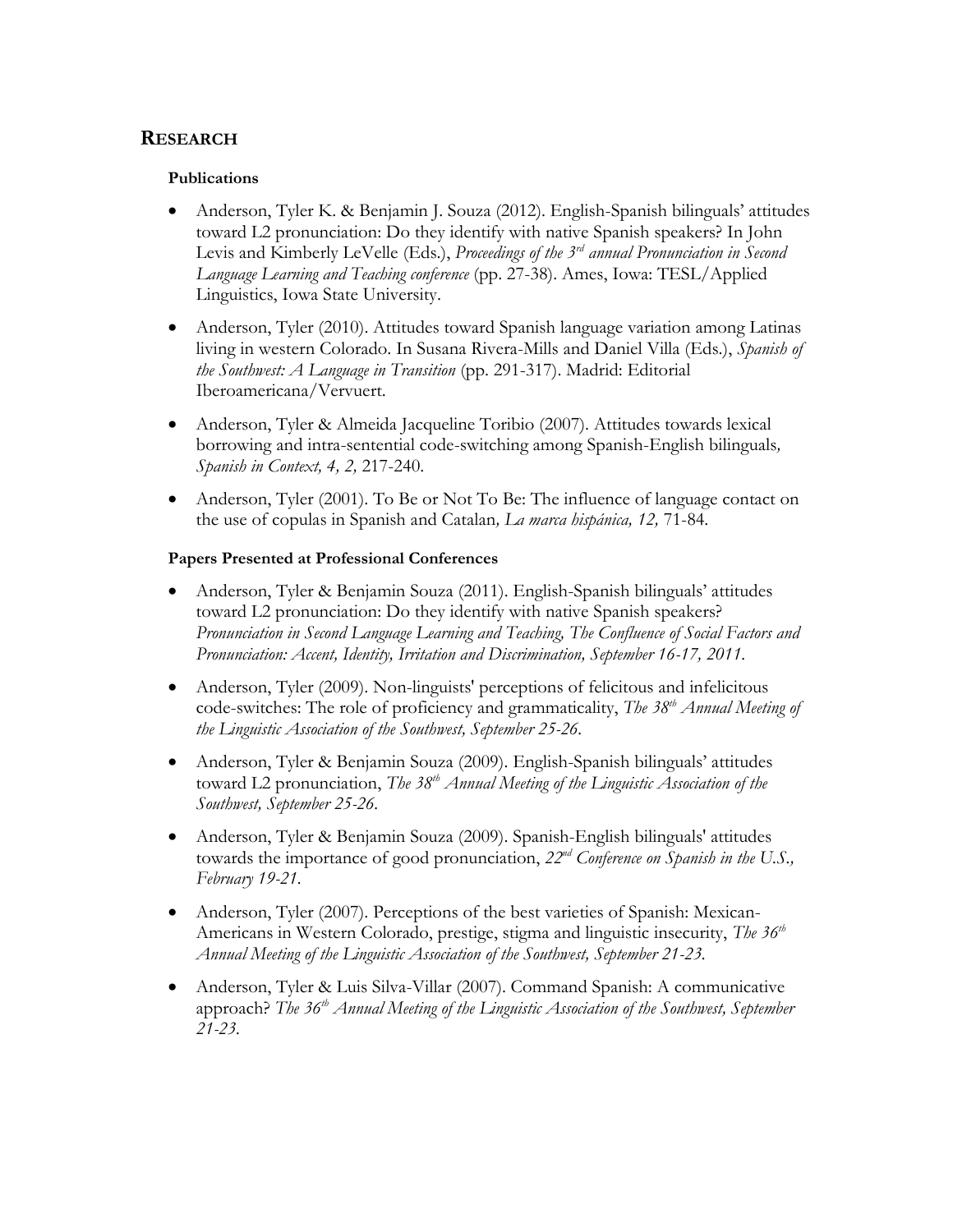- Anderson, Tyler (2007). Spanish-English bilinguals' reactions to felicitous and infelicitous codeswitching, *21st Conference on Spanish in the U.S., March 15-18.*
- Toribio, Almeida Jacqueline & Tyler Anderson (2004). Attitudes towards lexical borrowing and intra-sentential code-switching among Spanish-English bilinguals, *20th Conference, Spanish in the U.S., March 24-26.*
- Anderson, Tyler & Almeida Jacqueline Toribio (2004). Attitudes of Spanish-English bilinguals towards contact Spanish, *The Ninth International Conference on Language and Social Psychology—ICLASP 9, June 30-July 3.*

### **Book Reviews**

- Anderson, Tyler (2013). Review of *El enfoque cooperativo y su idoneidad para la enseñanzaaprendizaje de segundas lenguas y lenguas extranjeras* by Kerwin Anthony Livingstone, *Linguist List,* issue 24.3104
- Anderson, Tyler (2011). Review of *The Sociolinguistics of Globalization* by Jan Blommaert, *Linguist List,* issue 22.501
- Anderson, Tyler (2009). Review of *The Cambridge Handbook of Linguistic Code-switching* by Barbara Bullock and Jacqueline Toribio (eds.), *Linguist List,* issue 21.463
- Anderson, Tyler (2009). Review of *Language Change and Variation in Gibraltar* by David Levey, *Linguist List,* issue 19.3842
- Anderson, Tyler (2008). Review of *Anglicism in German* by Alexander Onysko, in *Linguist List,* issue 19.299
- Anderson, Tyler (2003). Review of *Language and Gender* by P. Eckert and S. McConnell-Gennet, in *Linguist List,* issue 14.1289

#### **Research in Progress**

- Non-linguists' perceptions of felicitous and infelicitous code-switches: The role of judges proficiency.
- Attitudes toward Spanish language variation among Latinos living in western Colorado
- English-Spanish bilinguals' attitudes toward L2 influenced pronunciation, in collaboration with Benji Souza, Appalachian State University.
- Applying Jan Blommaert's theory in *The sociolinguistics of globalization* to the Spanish language situation in the US Southwest.

### **TEACHING EXPERIENCE**

• Colorado Mesa University -ENGL 543: Linguistic Diversity and Multicultural Literacies -FLAV 496: Introduction to Hispanic Sociolinguistics -FLAS 441: Spanish Phonetics and Phonology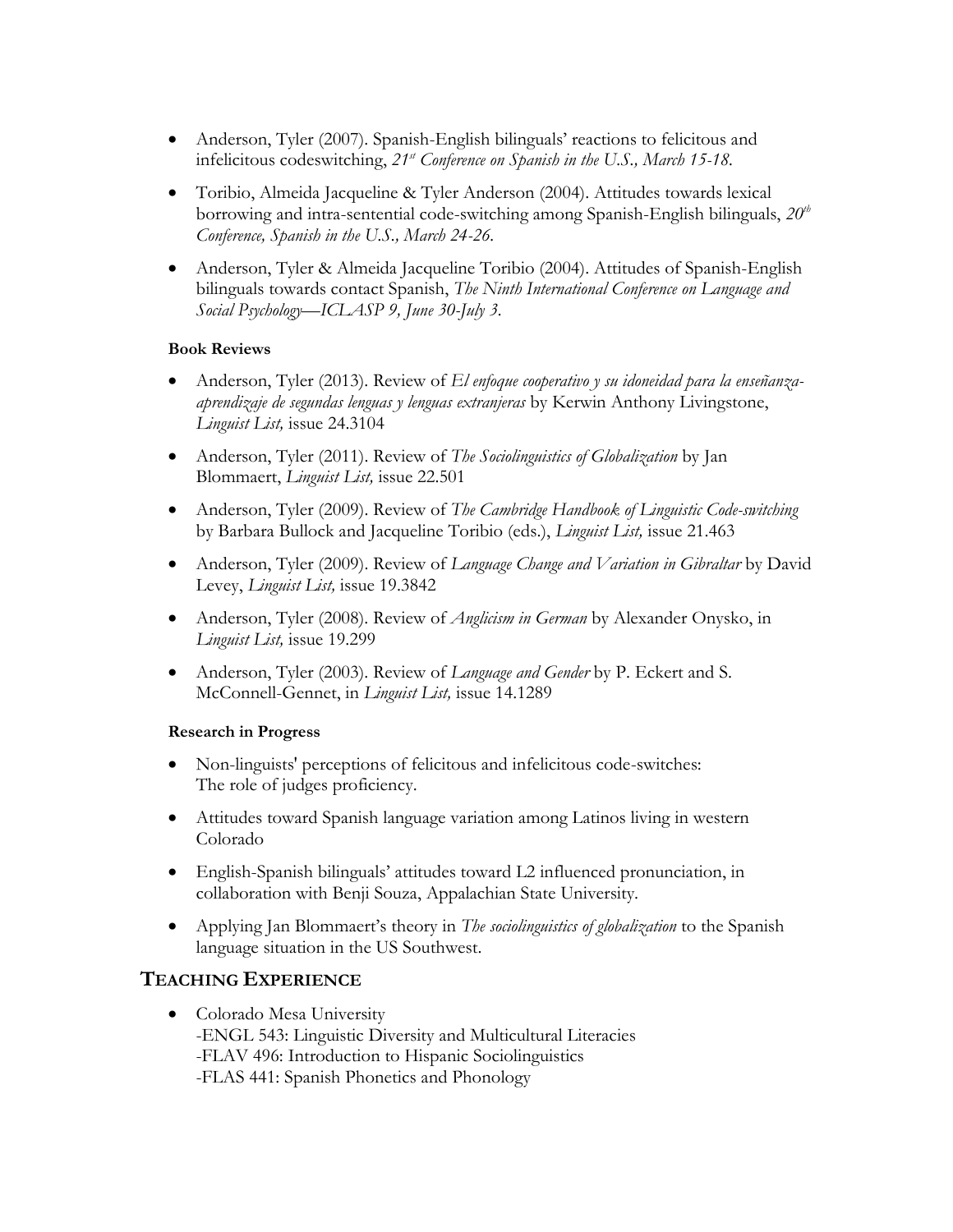-FLAS 444: Using Technology, Culture and Literature in the Foreign Language Classroom -FLAS 442: Methodology of Teaching Foreign Languages -EDUC 497E: Methodology of Teaching Secondary Spanish -FLAS 303: Advanced Spanish Conversation -FLAS 302: Advanced Spanish Composition -FLAS 212: Second-Year Spanish II -FLAS 211: Second-Year Spanish I -FLAS 112: First-Year Spanish II -FLAS 111: First-Year Spanish I -SUPP 101, FYI: Intro to Higher Education

- Pennsylvania State University -Teaching of Romance Languages -Intermediate Spanish -Introductory Spanish
- Brigham Young University -Intermediate Spanish -Introductory Spanish

# **SERVICE**

#### **University**

- Search Committee Chair: Assistant Professor of Spanish, Translation and Interpreting, Colorado Mesa University 2012
- Spanish program coordinator, Colorado Mesa University 2010-present
- Educational Access Services For Students with Disabilities, Advisory Committee Chair, Colorado Mesa University, 2008-Present
- Educational Access Services For Students with Disabilities, Advisory Committee Member, Colorado Mesa University, 2008-Present
- Faculty Senate, Colorado Mesa University, 2008-2010
- Search Committee Co-chair, Spanish Adjunct, Spring 2007
- Textbook Committee Co-chair, Spanish introductory text, 2007
- Affirmative Action Representative, Assistant Professor of Teacher Education Search, Fall 2013
- Affirmative Action Representative, Assistant Professor of Music Search, Spring 2012
- Affirmative Action Representative, Assistant Professor of Mathematics Search, Spring 2010
- Affirmative Action Representative, Assistant Professor of Chemistry Search, Spring 2009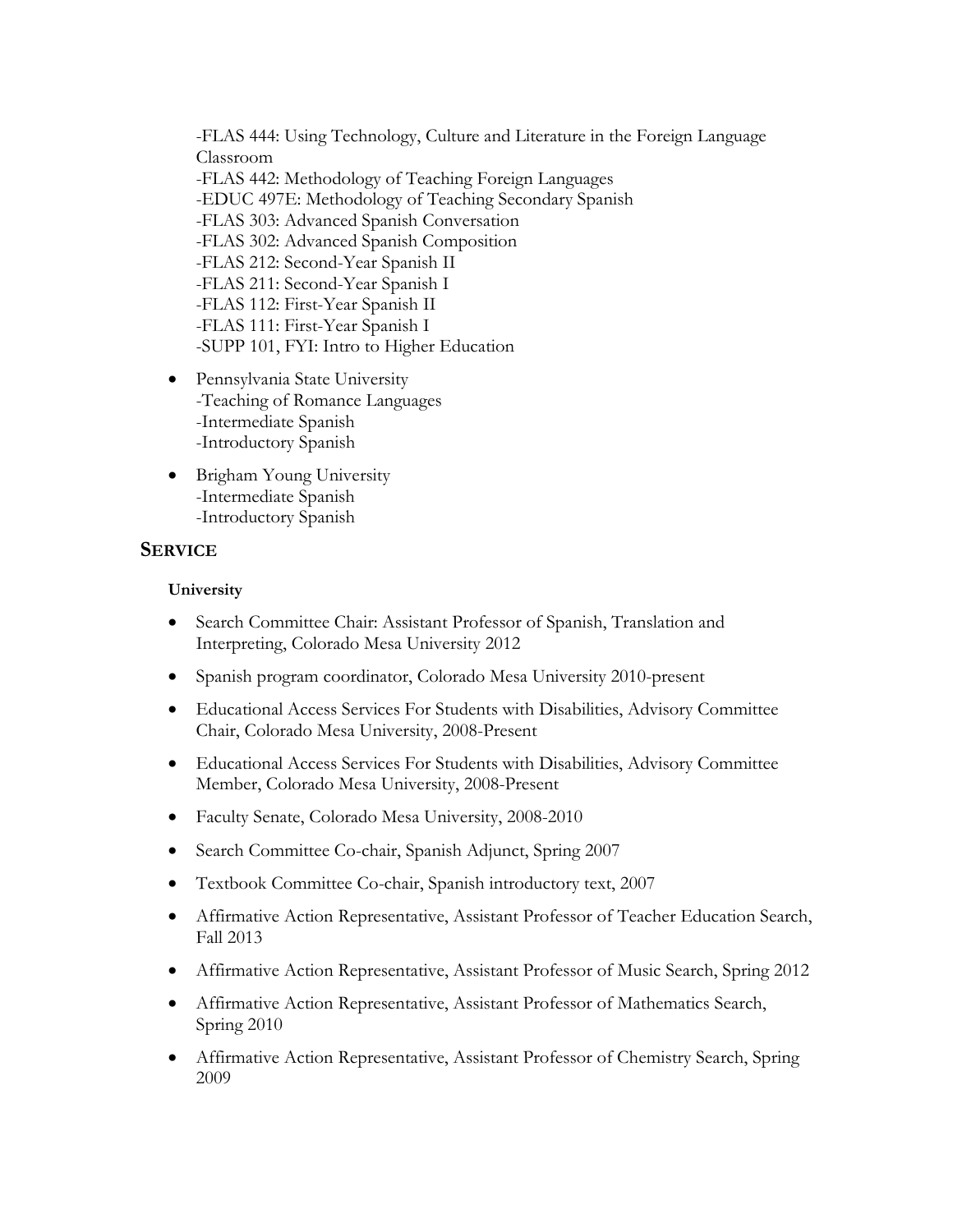- Affirmative Action Representative, search for LPN Program Director Search, Spring 2008
- Scholarship Committee, Department of Languages Literature and Mass Communication, Colorado Mesa University, 2006-Present
- Webmaster, Spanish website, Colorado Mesa University, 2006-Present
- Observation of Matt Hall, Early Scholars Instructor, April 2008

### **Academic**

- Session Moderator, *Four Corners Conference on Globalization and Media*, October 29, 2011
- Peer Reviewer, *Hispania—A journal devoted to the teaching of Spanish and Portuguese.* 2009- 2010, 2012
- Session Moderator, *The 38th Annual Meeting of the Linguistic Association of the Southwest,*  September 25, 2009
- Session Moderator, *Four Corners Conference on Immigration*, October 9-10, 2009
- Reviewer, *Experience Spanish, un mundo sin límites,* introductory Spanish textbook. 2010
- Consultation with Ms. Angelica Montoya (graduate student in the Ph.D. program in Bilingualism and SLA at Rutgers University), regarding researching on Spanish-English code-switching, August 14, 2010
- Consultation with Ms. Rebekah Post (Master's student in French Linguistics at the University of Texas at Austin) regarding online surveys and code-switching, May 10 and August 2, 2010
- Consultation with Dr. Almeida Jacqueline Toribio (Pennsylvania State University) regarding research methodologies/technology, April 24, 2009
- Consultation with Almeida Jacqueline Toribio's (Pennsylvania State University) on her research "Ethnicity and language: Identity issues in the U.S. Southwest", 2008
- Consultation with Dr. Luis Silva-Villar on his research, "Predicative complementation: A new approach to dequeismo", 2007
- Consultation on with Dr. Almeida Jacqueline Toribio (Pennsylvania State University) on her research "Language attitudes and linguistic outcomes in Reading, Pennsylvania", 2007
- Consultation with Mr. Blake Crossley on translation of a survey to be carried out at St. Mary's hospital, 2007
- Consultation with Kim Potowski (University of Illinois) regarding language attitudes toward Spanish-English code-switching, 2007
- Organizing Committee, *Four Corners Conference on Immigration*, 2008-2009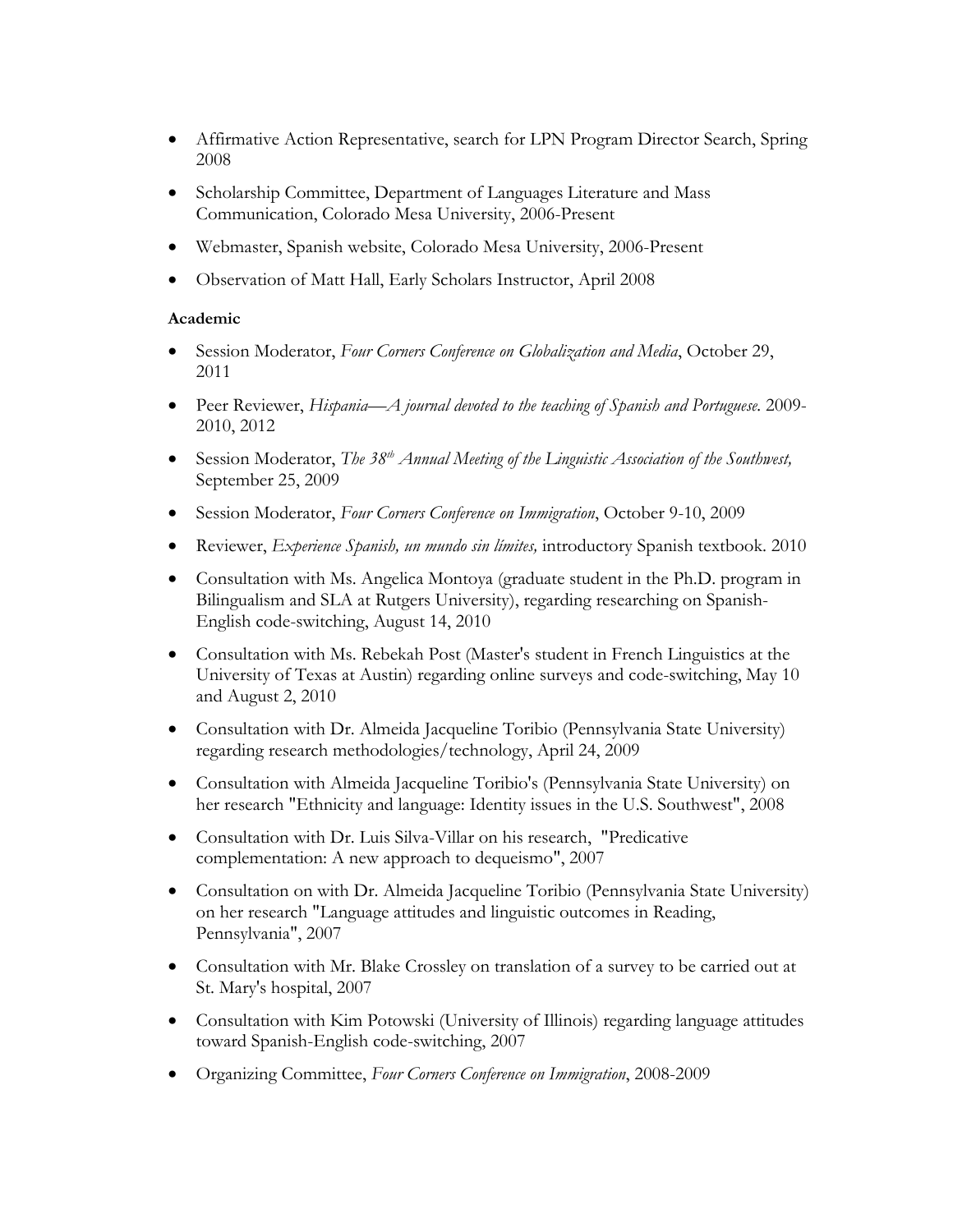- Webmaster, *Four Corners Conference on Immigration,* 2008-2010
- Presentation on the use of Quia (online workbook) to the Spanish faculty, 2007

#### **Recruiting**

- Recruiting event, *Spanish Language Night,* 2010, 2011, 2012, 2013, 2014
- Recruiting event, *Día de los muertos*, 2007, 2008, 2009, 2010
- Recruiting event, *Spanish Major/Minors open house*, 2007, 2008, 2010
- Recruiting event, *El día de las letras*, 2008
- Presentation/Recruiting event, Hotchkiss High School, 2008
- Presentation/Recruiting event, Grand Junction High School, 2008

# **LIVING ABROAD**

#### **Study Abroad Director**

- Costa Rica, July 2011 Took a group of 11 students (with Dr. Mayela Vallejos-Ramírez) to the Universidad de Costa Rica, where they earned 6-credits each for participation in language, literature and culture courses.
- Costa Rica, July 2009

Took a group of 24 students (with Dr. Mayela Vallejos-Ramírez) to the Universidad de Costa Rica, where they earned 6-credits each for participation in language, literature and culture courses.

#### **Living Abroad**

• Spain 1993-1995 Lived along the Mediterranean coast, gaining linguistic and cultural experience with the Spanish and Catalan languages and cultures.

### **OTHER EXPERIENCE**

- Pennsylvania State University Research Assistant, Dr. Judith Kroll, 2004
- Brigham Young University Editorial Assistant, *La marca hispánica*, 2000 Research Assistant, Dr. Orlando Alba, 2000 Research Assistant, Dr. Robert Smead, 2000

# **AWARDS AND RECOGNITIONS**

 Mesa State College Faculty Professional Development Award, 2008